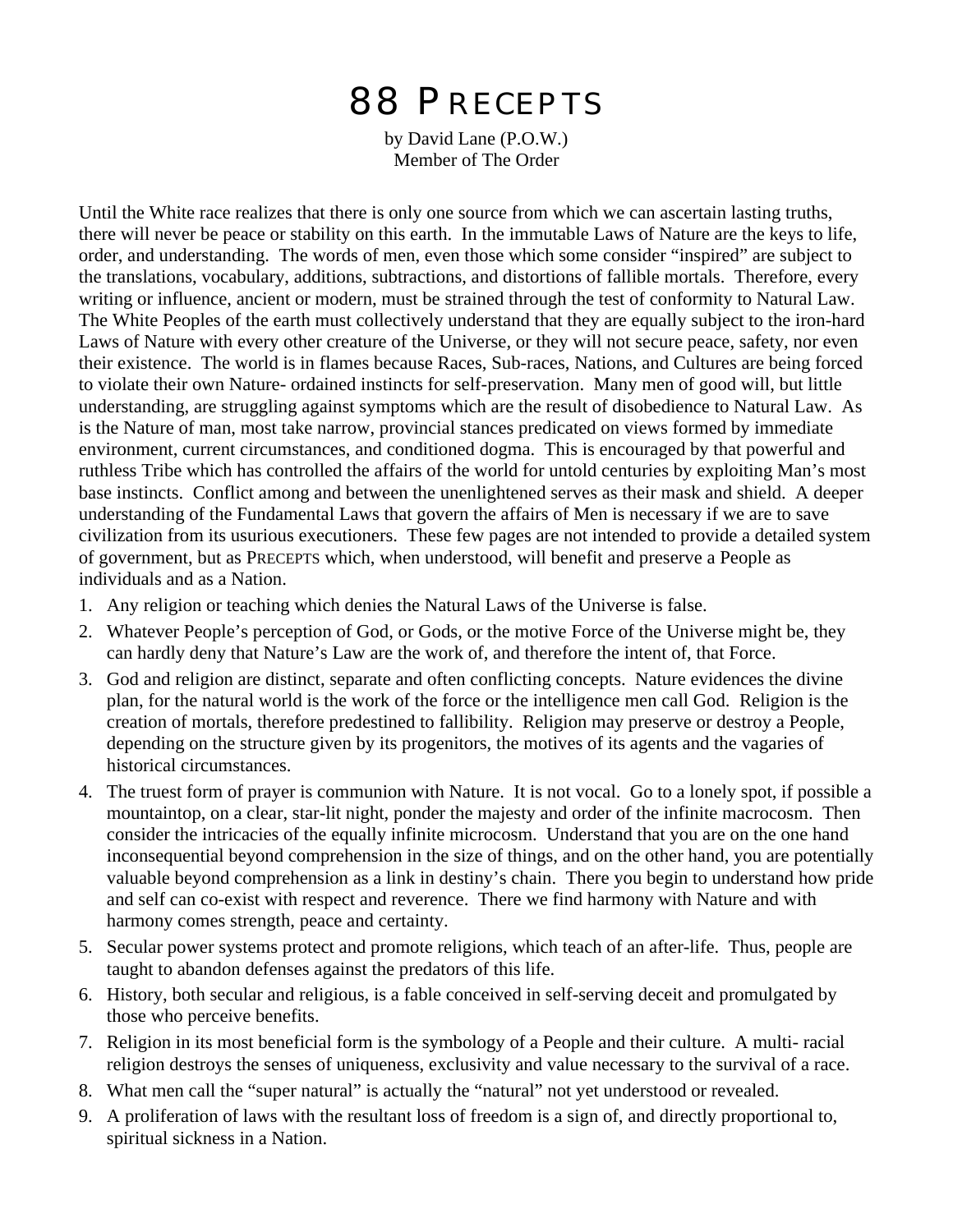- 10. If a Nation is devoid of spiritual health and moral character, then government and unprincipled men will fill the vacancy. Therefore, freedom prospers in moral values and tyranny thrives in moral decay.
- 11. Truth requires little explanation. Therefore, beware of verbose doctrines. The great principles are revealed in brevity.
- 12. Truth does not fear investigation.
- 13. Unfounded belief is pitfall. A People who do not check the validity and effect of their beliefs with reason will suffer or perish.
- 14. In accord with Nature's Laws, nothing is more right than the preservation of one's own race.
- 15. No greater motivating force exists than the certain conviction that one is right.
- 16. Discernment is a sign of a healthy People. In a sick or dying nation, civilization, culture or race, substance is abandoned in favor of appearance.
- 17. Discernment includes the ability to recognize the difference between belief and demonstrable reality.
- 18. There exists no such thing as rights or privileges under the Laws of Nature. The deer being stalked by a hungry lion has no right to life. However, he may purchase life by obedience to nature- ordained instincts for vigilance and flight. Similarly, men have no rights to life, liberty or happiness. These circumstances may be purchased by oneself, by one's family, by one's tribe or by one's ancestors, but they are nonetheless purchases and are not rights. Furthermore, the value of these purchases can only be maintained through vigilance and obedience to Natural Law.
- 19. A people who are not convinced of their uniqueness and value will perish.
- 20. The White race has suffered invasions and brutality from Africa and Asia for thousands of years. For example, Attila and the Asiatic Huns who invaded Europe in the 5th century, raping, plundering and killing from the Alps to the Baltic and the Caspian Seas. This scenario was repeated by the Mongols of Genghis Khan 800 years later. (Note here that the American Indians are not "Native Americans," but are racially Mongolians.) In the 8th century, hundreds of years before Negroes were brought to America, the North African Moors of mixed racial background invaded and conquered Portugal, Spain and part of France. So, the attempted guilt-trip placed on the White race by civilization's executioners is invalid under both historical circumstance and the Natural Law which denies interspecie compassion. The fact is, all races have benefited immeasurably from the creative genius of the Aryan People.
- 21. People who allow others not of their race to live among them will perish, because the inevitable result of a racial integration is racial inter-breeding which destroys the characteristics and existence of a race. Forced integration is deliberate and malicious genocide, particularly for a People like the White race, who are now a small minority in the world.
- 22. In the final analysis, a race or specie is not judged superior or inferior by its accomplishments, but by its will and ability to survive.
- 23. Political, economic, and religious systems may be destroyed and resurrected by men, but the death of a race is eternal.
- 24. No race of People can indefinitely continue their existence without territorial imperatives in which to propagate, protect, and promote their own kind.
- 25. A People without a culture exclusively their own will perish.
- 26. Nature has put a certain antipathy between races and species to preserve the individuality and existence of each. Violation of the territorial imperative necessary to preserve that antipathy leads to either conflict or mongrelization.
- 27. It is not constructive to hate those of other races, or even those of mixed races. But a separation must be maintained for the survival of one's own race. One must, however, hate with a pure and perfect hatred those of one's own race who commit treason against one's own kind and against the nations of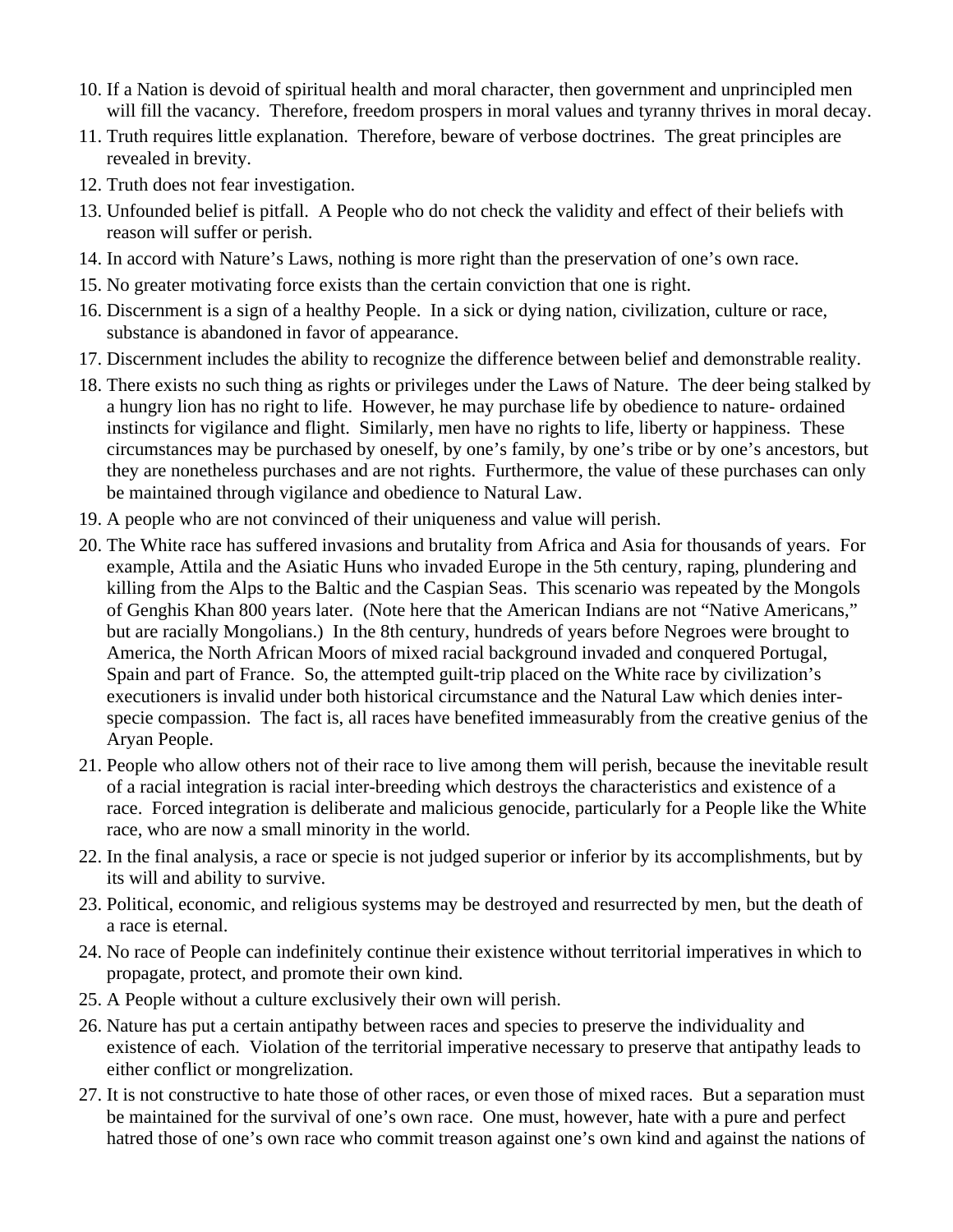one's own kind. One must hate with perfect hatred all those People or practices which destroy one's People, one's culture, or the racial exclusiveness of one's territorial imperative.

- 28. The concept of a multi-racial society violates every Natural Law for specie preservation.
- 29. The concept of "equality" is declared a lie by every evidence of Nature. It is a search for the lowest common denominator, and its pursuit will destroy every superior race, nation, or culture. In order for a plow horse to run as fast as a race horse you would first have to cripple the race horse; conversely, in order for a race horse to pull as much as a plow horse, you would first have to cripple the plow horse. In either case, the pursuit of equality is the destruction of excellence.
- 30. The instincts for racial and specie preservation are ordained by Nature.
- 31. Instincts are Nature's perfect mechanism for the survival of each race and specie. The human weakness of rationalizing situations for self-gratification must not be permitted to interfere with these instincts.
- 32. Miscegenation, that is race-mixing, is and has always been, the greatest threat to the survival of the Aryan race.
- 33. Inter-specie compassion is contrary to the Laws of Nature and is, therefore, suicidal. If a wolf were to intercede to save a lamb from a lion, he would be killed. Today, we see the White man taxed so heavily that he cannot afford children. The taxes raised are then used to support the breeding of tens of millions of non-whites, many of whom then demand the last White females for breeding partners. As you can see, man is subject to all the Laws of Nature. This has nothing to do with morality, hatred, good or evil. Nature does not recognize the concepts of good and evil in inter-specie relationships. If the lion eats the lamb, it is good for the lion and evil for the lamb. If the lamb escapes and the lion starves, it is good for the lamb and evil for the lion. So, we see the same incident is labeled both good and evil. This cannot be, for there are no contradictions within Nature's Laws.
- 34. The instinct for sexual union is part of Nature's perfect mechanism for specie preservation. It begins early in life and often continues until late in life. It must not be repressed; its purpose, reproduction, must not be thwarted either. Understand that for thousands of years our females bore children at an early age. Now, in an attempt to conform to and compete in an alien culture, they deny their Natureordained instincts and duties. Teach responsibility, but, also, have understanding. The life of a race springs from the wombs of its women. He who would judge must first understand the difference between what is good and what is right.
- 35. Homosexuality is a crime against Nature. All Nature declares the purpose of the instinct for sexual union is reproduction and thus, preservations of the specie. The overpowering male sex drive must be channeled toward possession of females, as well as elements such as territory and power, which are necessary to keep them.
- 36. Sexual pornography degrades the Nature of all who are involved. A beautiful nude woman is art; a camera between her knees to explore her private parts is pornography.
- 37. That race whose males will not fight to death to keep and mate with their females will perish. Any White man with healthy instincts feels disgust and revulsion when he sees a woman of his race with a man of another race. Those, who today control the media and affairs of the Western World, teach that this is wrong and shameful. They label it "racism." As any "ism," for instance the word "nationalism," means to promote one's own nation; "racism" merely means to promote and protect the life of one's own race. It is, perhaps, the proudest word in existence. Any man who disobey these instincts is anti-Nature.
- 38. In a sick and dying nation, culture, race or civilization, political dissent and traditional values will be labeled and persecuted as heinous crimes by inquisitors clothing themselves in jingoistic patriotism.
- 39. A People who are ignorant of their past will defile the present and destroy the future.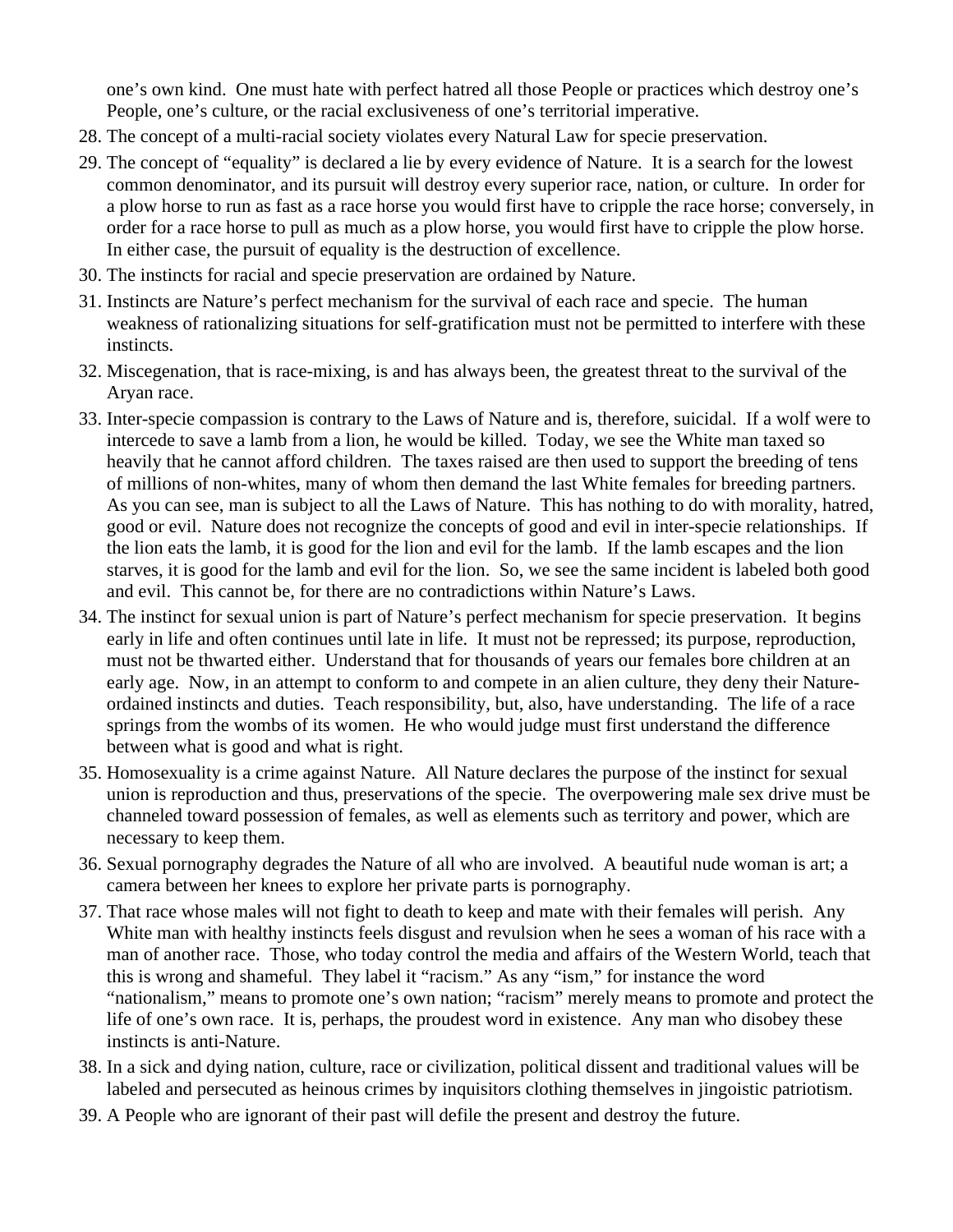- 40. A race must honor above all earthly things, those who have given their lives or freedom for the preservation of the folk.
- 41. The folk, namely the members of the race, are the Nation. Racial loyalties must always supersede geographical and national boundaries. If this is taught and understood, it will end fratricidal wars. Wars must not be fought for the benefit of another race.
- 42. The Nations' leaders are not rulers, they are servants and guardians. They are not to serve for personal gain. Choose only a guardian who has no interest in the accumulation of material things.
- 43. Choose and judge your leaders, also called guardians, thus: Those who seek always to limit the power of government are of good heart and conscience. Those who seek to expand the power of government are base tyrants.
- 44. No government can give anything to anybody without first taking it from another. Government is, by its very nature, legalized taking. A limited amount of government is a necessary burden for national defense and internal order. Anything more is counter-productive to freedom and liberty.
- 45. The Organic founding Law, namely the Constitution of a Nation, must not be amendable by any method other than unanimous consent of all parties thereto and with all parties present. Otherwise, the doors are opened for the advent of that most dangerous and deadly form of government, democracy.
- 46. In a democracy those who control the media, and thus the minds of the electorate, have power undreamed by kings or dictators.
- 47. The simplest way to describe a democracy is this: Three people form a government, each having one vote. Then two of them vote to steal the wealth of the third.
- 48. The latter stages of a democracy are filled with foreign wars, because the bankrupt system attempts to preserve itself by plundering other nations.
- 49. In a democracy that which is legal is seldom moral, and that which is moral is often illegal.
- 50. A democracy is always followed by a strongman... some call him dictator. It is the only way to restore order out of the chaos caused by a democracy. Pick your strongman wisely! He must be a guardian in his heart. He must be one who has shown that his only purpose in life is the preservation of the folk. His ultimate aim must be to restore the rule of Law based on the perfect Laws of Nature. Do not choose him by his words. Choose one who has sacrificed all in the face of tyranny; choose one who has endured and persevered. This is the only reliable evidence of his worthiness and motives.
- 51. A power system will do anything, no matter how corrupt or brutal, to preserve itself.
- 52. Tyrannies cannot be ended without the use of force.
- 53. Those who commit treason disguise their deeds in proclamations of patriotism.
- 54. Propaganda is major component in all power systems, both secular and religious; false propaganda is a major component of unprincipled power systems. All power systems endeavor to convince their subjects that the system is good, just, beneficent and noble, as well as worthy of perpetuation and defense. The more jingoistic propaganda issued, the more suspicious one should be of its truth.
- 55. Political power, in the final analysis, is created and maintained by force.
- 56. A power system, secular or religious, which employs extensive calls to patriotism or requires verbosity and rhetoric for its preservation, is masking tyranny.
- 57. Propaganda is a legitimate and necessary weapon in any struggle. The elements of successful propaganda are: simplicity, emotion, repetition, and brevity. Also, since men believe what they want to believe, and since they want to believe that which they perceive as beneficial to themselves, then successful propaganda must appeal to the perceived self-interest of those to whom it is disseminated.
- 58. Tyrannies teach what to think; free men learn how to think.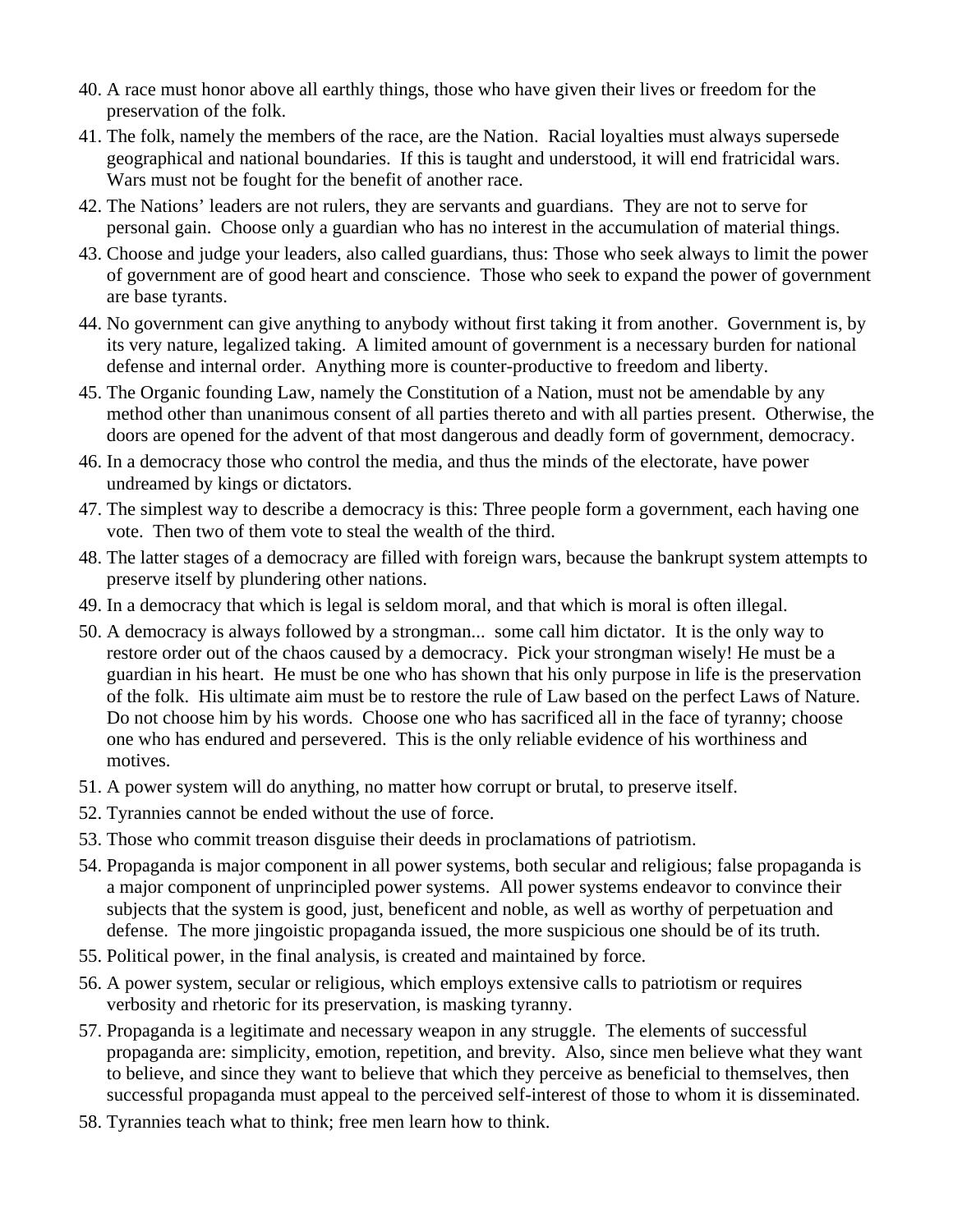- 59. Beware of men who increase their wealth by the use of words. Particularly beware of the lawyers or priests who deny Natural Law.
- 60. The patriot, being led to the inquisition's dungeons or the executioner's axe, will be condemned the loudest by his former friends and allies; for thus they seek to escape the same fate.
- 61. The sweet goddess of Peace lives only under the protective arm of the ready God of War.
- 62. The organic founding Law of a Nation must state with unmistakable and irrevocable specificity the identity of the homogeneous racial, cultural group for whose welfare it was formed, and that the continued existence of the Nation is singularly for all time for the welfare of that specific group only.
- 63. That race or culture which lets others influence or control any of the following will perish:
- Organs of information;
- Educational institutions;
- Religious institutions;
- Political offices;
- Creation of their money;
- Judicial institutions;
- Cultural institutions;
- Economic life.
- 64. Just Laws require little explanation. Their meaning is irrevocable in simplicity and specificity.
- 65. Men's emotions are stirred far more effectively by the spoken word than by the written word. This is why a ruling tyranny will react more violently to gatherings of dissenters than to books or pamphlets.
- 66. The organic founding Law of the Nation, or any law, is exactly as pertinent as the will and power to enforce it.
- 67. An unarmed or non-militant People will be enslaved.
- 68. Some say the pen is more powerful than the sword. Perhaps so. Yet, the pen without the sword has no authority.
- 69. Tyrannies are usually built step by step and disguised by noble rhetoric.
- 70. The difference between a terrorist and a patriot is control of the press.
- 71. The judgments of the guardians, the leaders, must be true to Natural Law and tempered by reason.
- 72. Materialism is base and destructive. The guardians of a Nation must constantly warn against and combat a materialistic spirit in the Nation. Acquisition of wealth and property, as need for the wellbeing of one's family and obtained by honorable means is right and proper. Exploitation, particularly through usury, is destructive to a nation.
- 73. Materialism leads men to seek artificial status through wealth or property. True social status comes from service to Family, Race and Nation.
- 74. Materialism ultimately leads to conspicuous, unnecessary consumption, which in turn leads to the rape of Nature and destruction of the environment. It is unnatural. The true guardians of the Nation must be wholly untainted by materialism.
- 75. The function of a merchant or salesman is to provide a method of exchange. A merchant who promotes unnecessary consumption and materialism must not be tolerated.
- 76. The only lawful functions of money are as a medium of exchange and especially usury are unlawful. Usury (interest) at any percentage is a high crime which cannot be tolerated.
- 77. A nation with an aristocracy of money, lawyers or merchants will become a tyranny.
- 78. The simplest way to describe a usury-based central banking system is this: The bankers demand the property of the Nation as collateral for their loans. At interest, more money is owed them that they created with the loans. So, eventually, the bankers foreclose on the Nation.